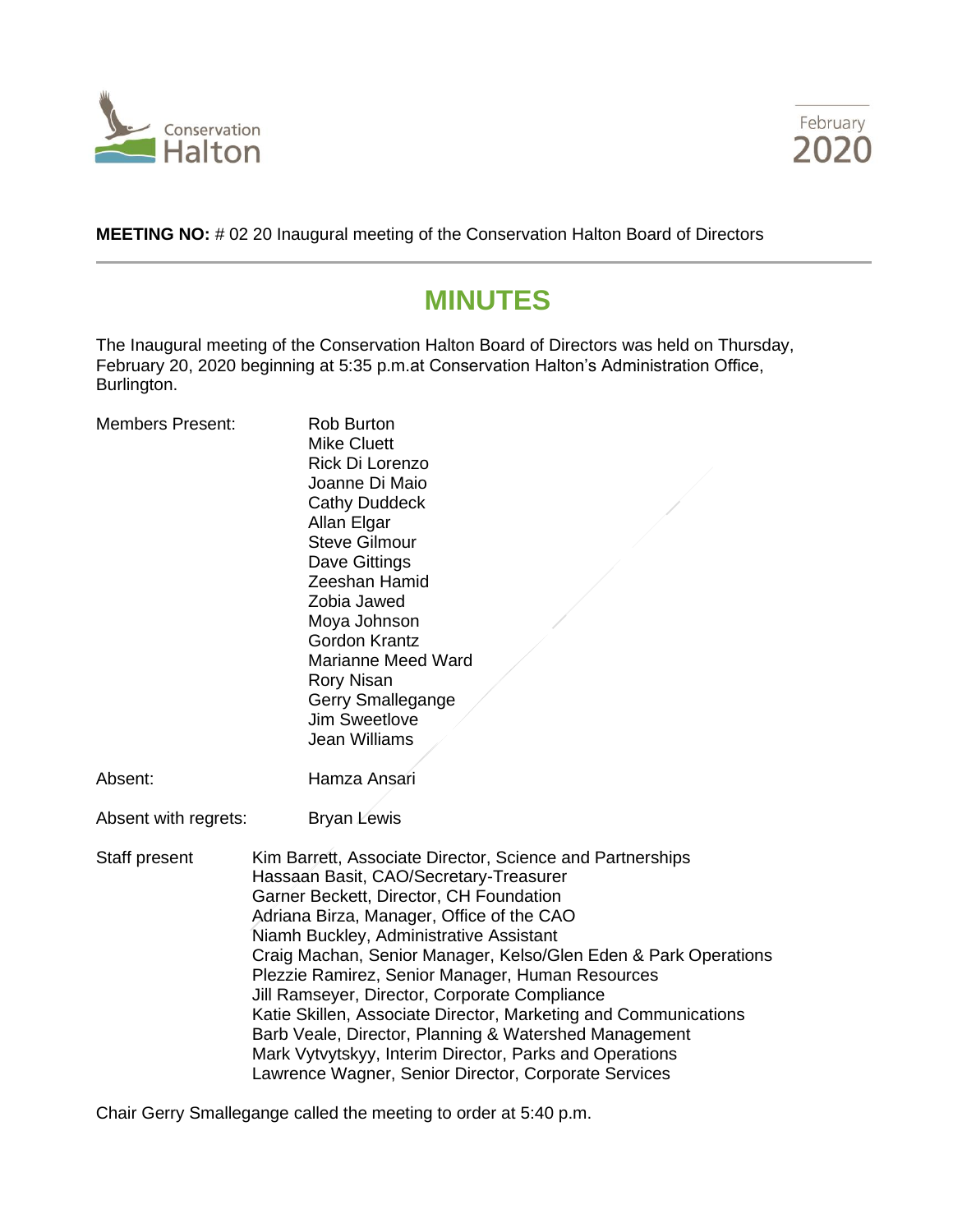



# **1. Acceptance of Agenda as distributed.**

**CHBD 02 01** Jean Williams Cathy Duddeck

THAT the Conservation Halton Board of Directors **accept the agenda as distributed**.

# *Carried*

# **2. Disclosure of Pecuniary Interest for Board of Directors**

There were **NONE.**

#### **3. Consent Items**

Roll Call & Mileage: 2020 Inductees to the Conservation Halton Board of Directors

Date of Term to expire in **February 2022 as per the Conservation Authorities Act.**

**(4.1) A member shall be appointed for a term of up to four years, as may be determined by the council that appoints the member. 2017, c. 23, Sched. 4, s. 12 (2). 0** or until a successor is appointed.

## **4. Action Items**

The Chair and Vice Chair of the Conservation Halton Board of Directors will also be the Chair and Vice Chair of the Halton-Hamilton Region Source Protection Authority.

The CAO/Secretary-Treasurer assumed the role of the Chair.

The CAO/Secretary-Treasurer advised that the Elections would be conducted in accordance with Section 10 of the *Conservation Authorities Act*.

Only current members of the Authority may vote.

4.1.1 The CAO/Secretary-Treasurer called for a motion to appoint Election Scrutineers to count the ballots for the election of Chair and Vice Chair.

**CHBD 02 02** Moved by: Rob Burton Seconded by: Marianne Meed Ward

THAT Plezzie Ramirez, Senior Manager, HR and Barb Veale, Director, Planning & Watershed Management **be appointed as scrutineers in the event of an election and that all ballots be destroyed by the scrutineers afterwards**.

*Carried*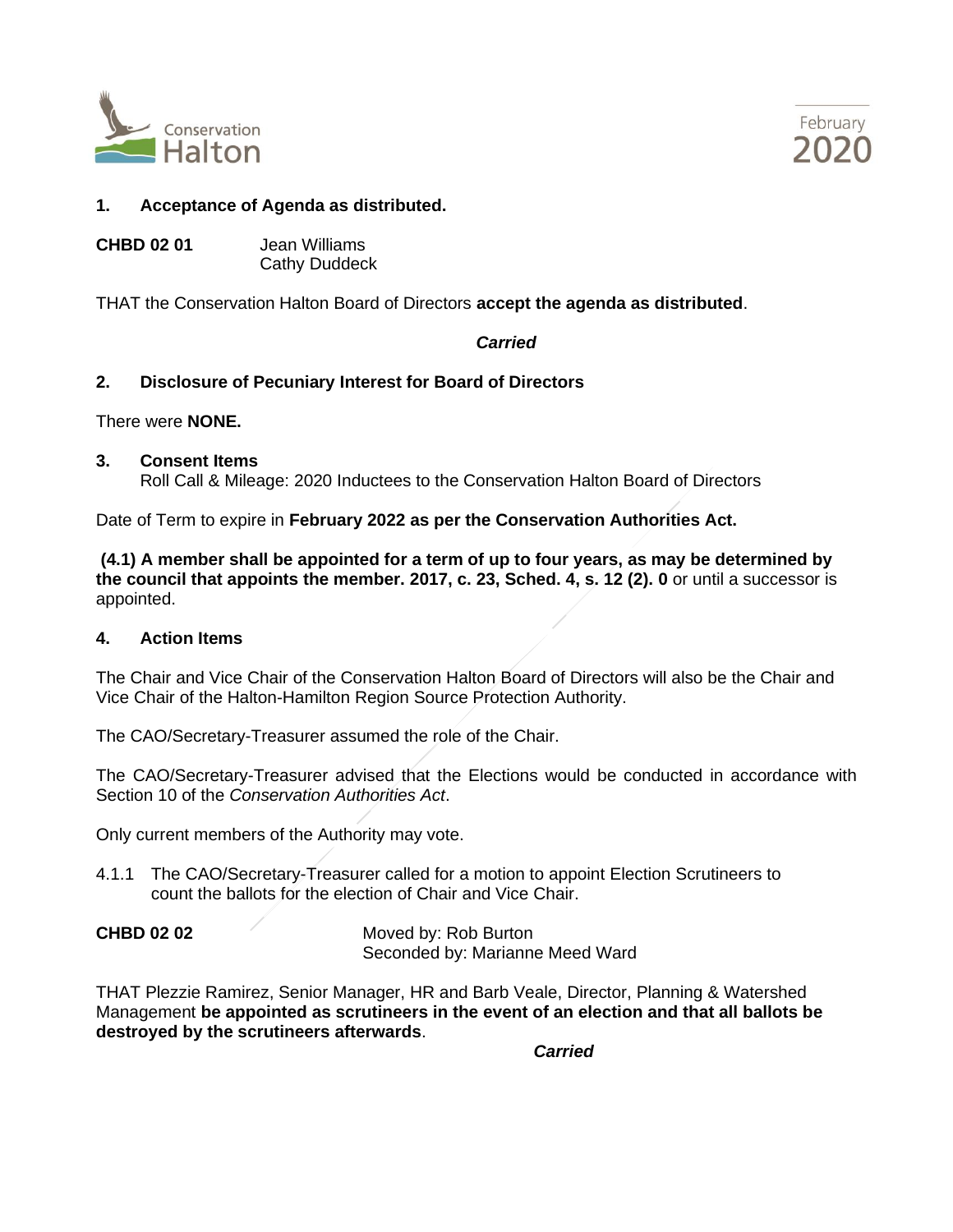



4.1.2 The CAO/Secretary-Treasurer called for nominations for the position of Chair of Conservation Halton Board of Directors for 2020.

#### It was **Moved by Gordon Krantz that Gerry Smallegange be nominated for the position of Chair for Conservation Halton Board of Directors for 2020.**

The CAO/Secretary-Treasurer called for nominations for a second time. There were no nominations. The CAO/Secretary-Treasurer called for nominations for a third time. There were no nominations.

The CAO/Secretary-Treasurer called for a motion to close nominations for the position of Chair of Conservation Halton Board of Directors for 2020.

**CHBD 02 03** Moved by: Rob Burton Seconded by: Allan Elgar

THAT nominations **be closed for the position of Chair of Conservation Halton Board of Directors for 2020.**

*Carried*

Gerry Smallegange confirmed he would allow his name to stand and thanked all present.

The CAO declared Gerry Smallegange, by acclamation, to the position of Chair of Conservation Halton Board of Directors for 2020.

4.1.3 The CAO/Secretary-Treasurer called for nominations for the position of Vice Chair of Conservation Halton Board of Directors for 2020.

#### It was **Moved by Cathy Duddeck that Moya Johnson be nominated for the position of Vice Chair for Conservation Halton Board of Directors for 2020.**

The CAO/Secretary-Treasurer called for nominations for a second time. There were no nominations. The CAO/Secretary-Treasurer called for nominations for a third time. There were no nominations.

The CAO/Secretary-Treasurer called for a motion to close nominations for the position of Vice Chair of Conservation Halton Board of Directors for 2020.

**CHBD 02 04** Moved by: Allan Elgar Seconded by Jim Sweetlove

THAT nominations be closed for the position of Vice Chair of Conservation Halton Board of Directors for 2020.

#### *Carried*

Moya Johnson confirmed she would allow her name to stand and thanked all present.

The CAO declared Moya Johnson, by acclamation, to the position of Vice Chair of Conservation Halton Board of Directors for 2020.